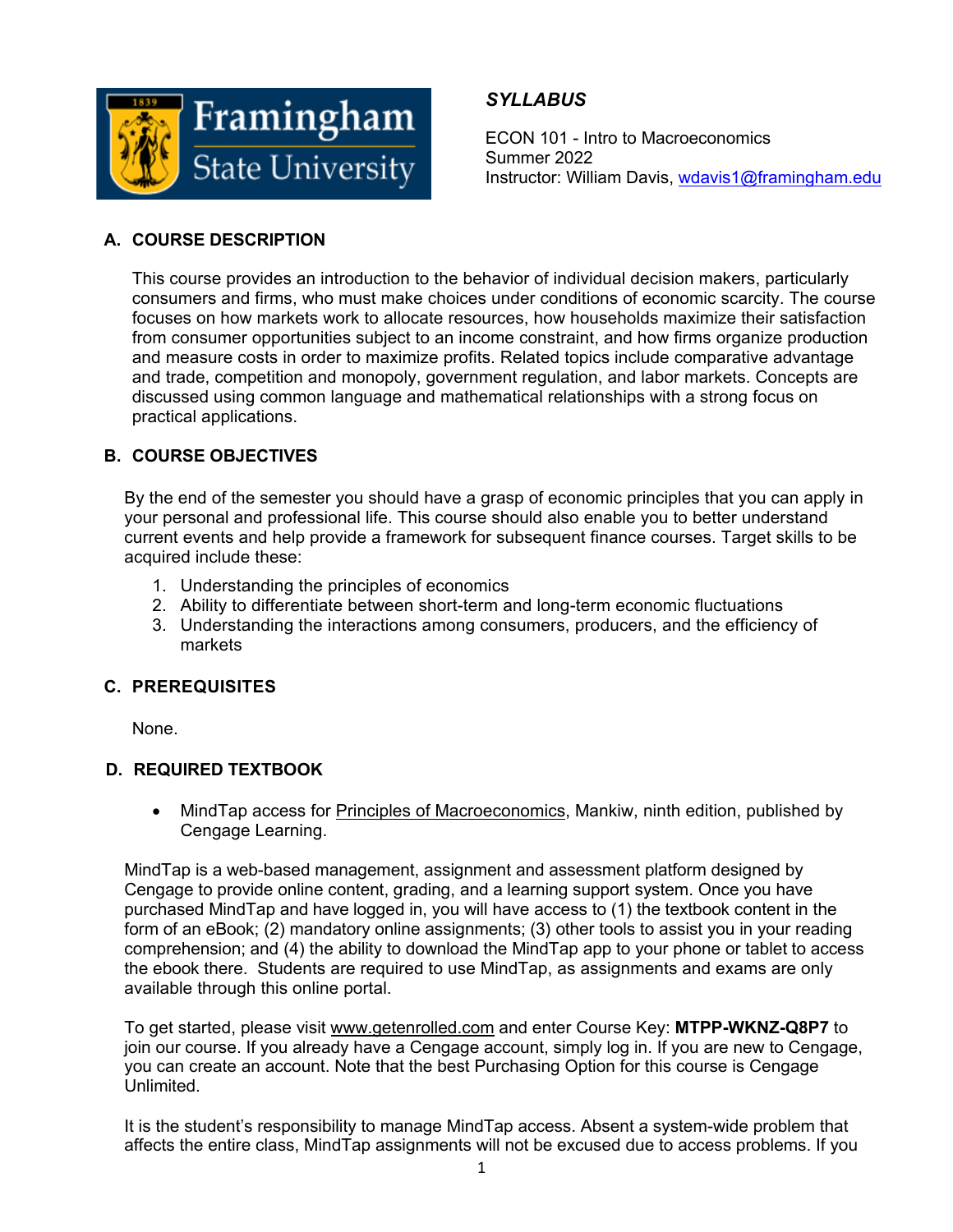are having trouble, it is your responsibility to contact Cengage Student Support at 800-354-9706.

#### **E. ACCESSING CLASS ONLINE**

I will be happy to meet with you via Zoom during scheduled Office Hours if you so request, but otherwise our contact will be via email and the Canvas learning management system. To get to our course materials, please do the following:

- log into Canvas using instructions provided as part of your course registration
- Click Principles of Macroeconomics under Published Courses
- Click Home to see uploaded materials including a schedule of our Meetings and Assignments. Your homework assignments have due dates assigned in MindTap, and this schedule provides a comprehensive list
- Click Panopto Video for access to the videos of chapter lectures

#### **F. TEACHING METHODOLOGY**

Each chapter of the Mankiw textbook will be accompanied by a lecture that will be available via Canvas as described above. I will cover most of the highlights of each chapter in my lectures, but please know that you are responsible for all of the material in the textbook whether I discuss it in my lecture or not. I will not be sharing copies of my slide presentations.

If I need to contact the class outside class hours, I will do so by email initiated through Canvas. It is your responsibility to ensure that the email addresses in Canvas are accurate. It has been my experience that FSU and other university email accounts can be reliably reached via Canvas, but the same cannot be said of gmail or others. I strongly advise you to register your FSU email account in Canvas.

#### **G. GRADING**

Course grades will be determined as follows:

| Exam 1               | <b>25%</b> |
|----------------------|------------|
| Exam 2               | <b>25%</b> |
| Exam 3               | <b>25%</b> |
| Homework assignments | 25%        |

#### **Exams**

Exams are not cumulative per-se but there will be concepts covered in earlier class sessions that serve as a foundation for future topics.

Exams will only be rescheduled for absences due to documented medical reasons; a simple note indicating that you were seen by a doctor is not considered sufficient documentation.

Exams will be conducted online in MindTap from 8.00 AM to 9.30 AM Boston time on the dates presented in Meetings and Assignments. I know this may not be convenient, but I arrange it this way so that I can bestanding by live in case you encounter problems with your exams or there are technologyglitches. You may view lectures and do homework on your own schedule, but exam periods arefixed.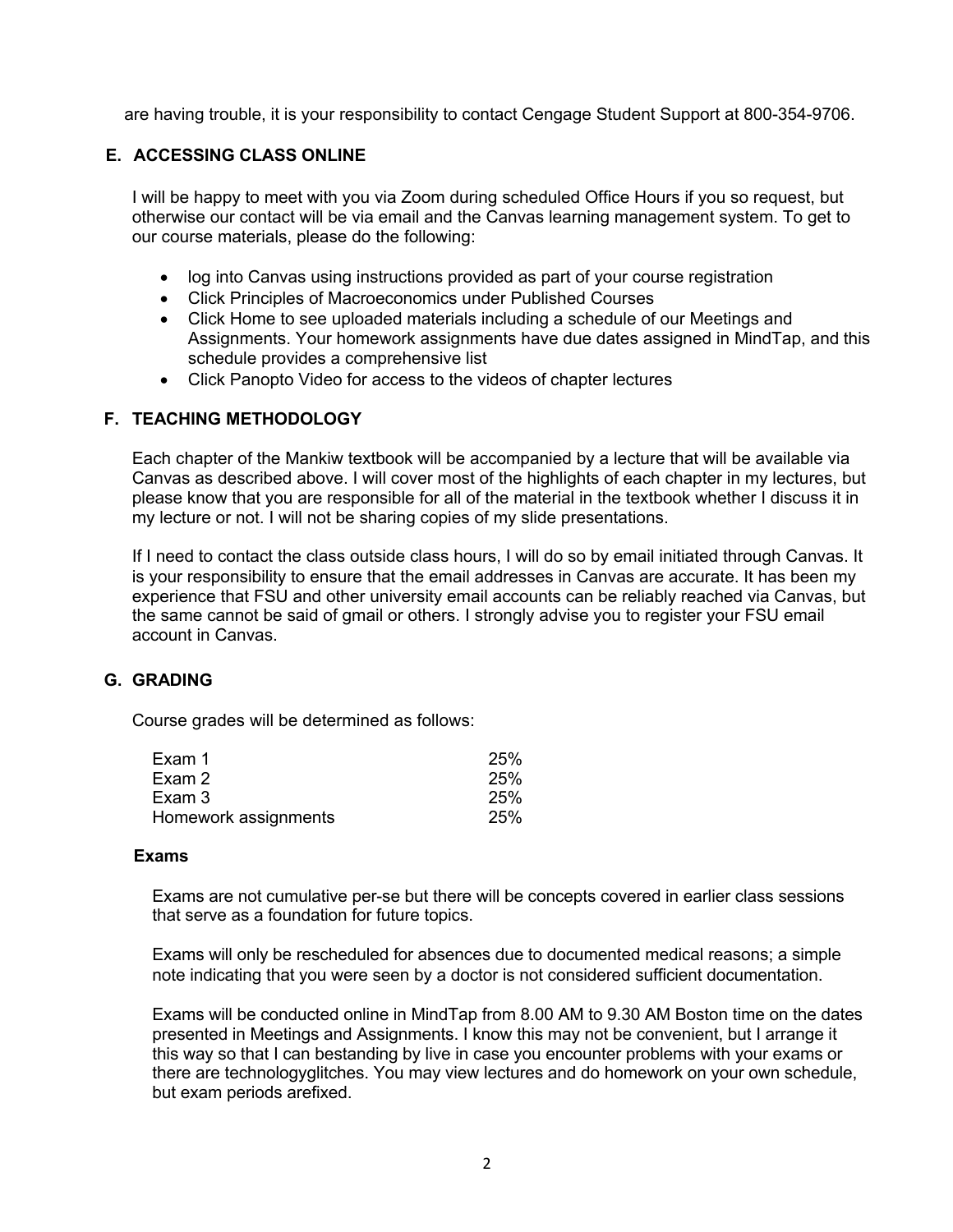#### **Homework Assignments**

Every chapter has a set of online assignments in MindTap. These assignments are intended to ensure that you read and practice the material in the chapter and serve as very good preparation for the exams.

Homework due dates are programmed into MindTap and are presented in Meetings and Assignments, and no late submissions can be accepted.

#### **Extra Credit**

Extra credit is not available for any aspect of this class. Don't ask.

| <b>Points</b> | <b>Value</b> | <b>Scale</b> | <b>Points</b> | <b>Value</b> | <b>Scale</b> | <b>Points</b> | <b>Value</b> | <b>Scale</b> |
|---------------|--------------|--------------|---------------|--------------|--------------|---------------|--------------|--------------|
| 95-100        | 4.0          | А            | 80-82         | 2.7          | B-           | 67-69         | 1.3          | D+           |
| 90-94         | 3.7          | А-           | 77-79         | 2.3          | $C+$         | 63-66         | 1.0          | D+           |
| 87-89         | 3.3          | B+           | 73-76         | 2.0          | $\mathsf{C}$ | 60-62         | 0.7          | D-           |
| 83-86         | 3.0          | В            | 70-72         | 1.7          | $C-$         | below 59      | 0.0          |              |

#### **Grade Scale**

Note that all grades are based purely on exam and homework scores. There is no subjective element to your grades. I will never give extra points because someone is concerned that their grade in this class is not as high as they want it to be for GPA purposes. Don't ask.

#### **H. ANTIRACISM AT FSU AND MY COMMITMENT TO CULTIVATE AN ANTIRACIST CLASSROOM**

At Framingham State University, faculty, staff, and students work together to sustain a learning, working, and living community free from hate, discrimination, harassment, and intolerance. We recognize the damaging effects of systemic racism—including policies, structures, and historic practices—on the experience and success of communities of color. Coming from different backgrounds and different levels of privilege, we can all affirm and engage in antiracist work.

Diversity of voices, and of minds, strengthens our ability to solve problems and to ask and answer questions about the world we share. As your instructor, I commit to upholding community values of inclusion, civility, accessibility, and mutual respect. I expect this class to commit to creating a community that affirms and welcomes all persons from diverse backgrounds and experiences, and supports the realization of everyone's potential.

#### **I. SERVICES FOR STUDENTS WITH DISABILITIES**

Framingham State University offers equal opportunities to all qualified students, including those with disabilities and impairments. The University is committed to making reasonable accommodations as are necessary to ensure that its programs and activities do not discriminate, or have the effect of discriminating, on the basis of disability. Academic Support serves students with learning and psychiatric disabilities as well as students with visual, mobility and hearing impairments.

Academic Support works to provide reasonable accommodations to qualified students. The purpose of accommodations, modification, and/or auxiliary aids is to reduce or eliminate any disadvantages that may exist because of a disability. Framingham State University is not mandated by law to waive specific courses or academic requirements considered essential to a particular program or degree.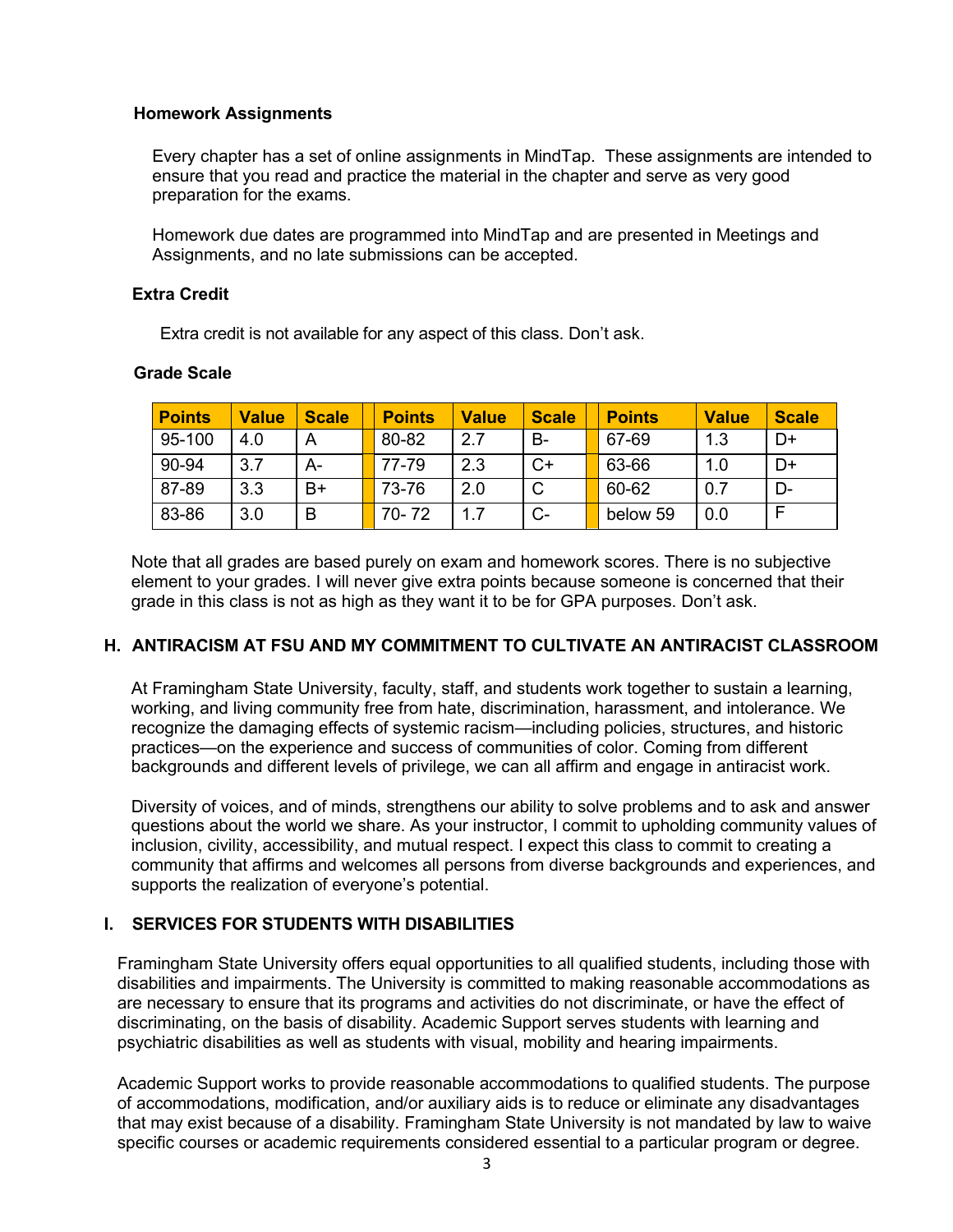Rather, the University is mandated to modify existing requirements on a case-by-case basis to ensure that individuals are not discriminated against because of their disability.

For further information, please contact LaDonna Bridges at 508-626-4906 or lbridges@framingham.edu.

#### **J. NON-DISCRIMINATION POLICY**

Framingham State does not discriminate on the basis of race, color, creed, religion, national origin, gender, sexual orientation, gender identity, genetic information, marital status, age, disability, or veteran status in its programs and activities. The following person has been designated to handle inquiries regarding the non-discrimination policies:

Erin Nechipurenko Director of Human Resources Designated Coordinator for Title IX (Employees), Section 504 and Title II of the ADA Office of Human Resources, Dwight Hall Room 207 Framingham State University 100 State Street, Framingham, MA 01701 (508) 626-4530

#### **K. GENERAL CLASS POLICIES**

#### **1) Student Conduct**

Framingham State University has established rules and regulations that all students are expected to follow. Students have a right to expect enforcement of these rules and regulations. The University also has the right to expect students to abide by these regulations in a manner that benefits the responsibilities given to students as members of the University community. Knowledge of these rules and regulations can prove beneficial to students in utilizing and protecting their rights. Lack of familiarity with institutional rules or regulations is not grounds for excusing infractions. For all the details on Students' Code of Conduct please visit: Ram\_handbook.

#### **2) Academic Honesty**

Students are expected to adhere to the academic honesty policy of the University, and all work is expected to be original with footnotes, bibliography, and appropriate references to quoted materials.

Framingham State University is committed to maintaining high standards of academic honesty and scholarly practice. Academic honesty requires but is not limited to the following practices: appropriately citing all published and unpublished sources, whether quoted, paraphrased, or otherwise expressed, in all students' oral, written, technical, and artistic work; and observing the policies regarding the use of technical facilities.

Academic honesty also requires:

- Not cheating on exams, tests, quizzes, assignments, papers, etc.
- No plagiarism: plagiarism is not only academically dishonest but also illegal.
- No unauthorized collaboration, use of dishonest practices, etc.
- Not submitting the same assignment in more than one course.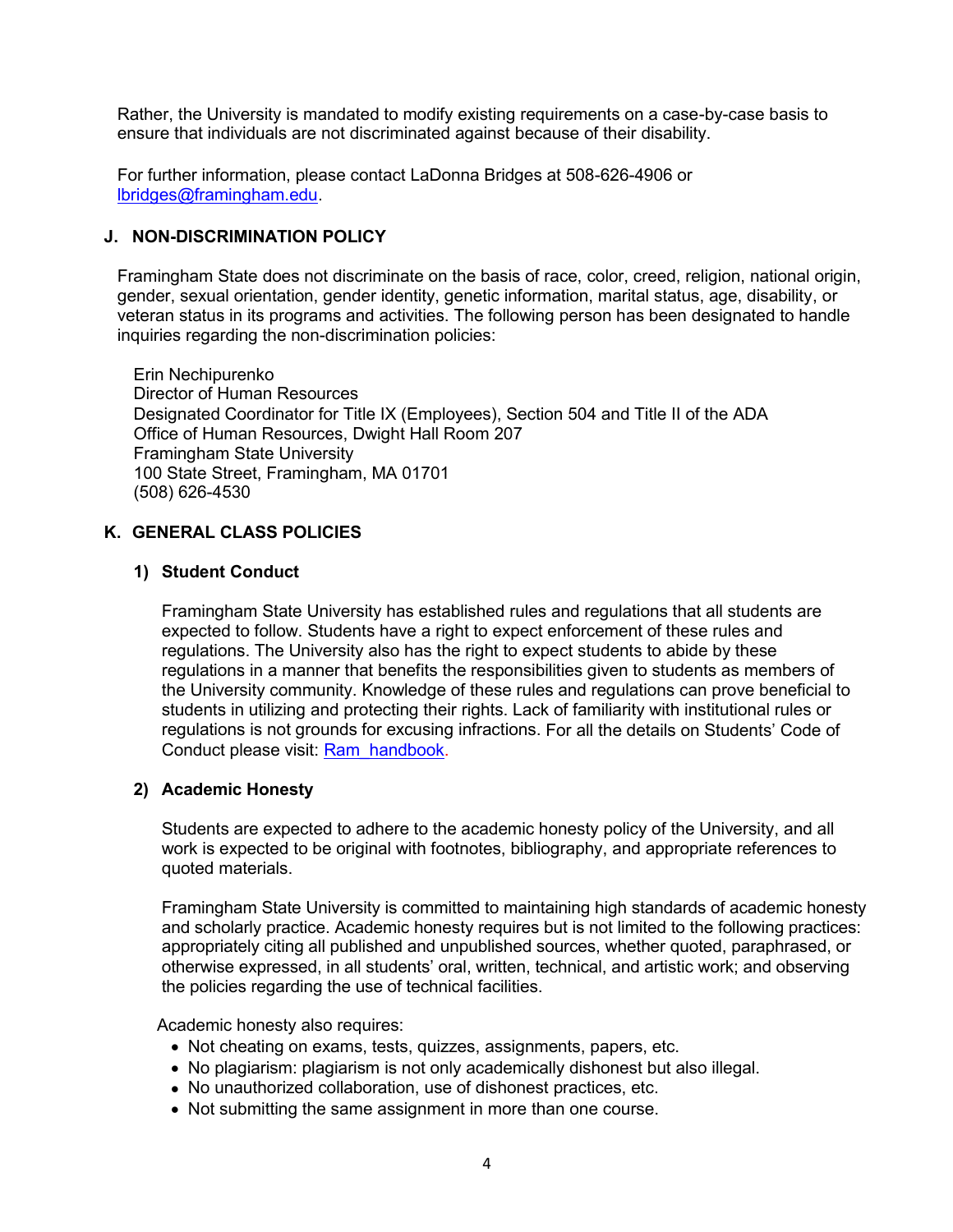For further detail, consult the Framingham State University web site: Academic honesty policy. Another source for further details can be found in the student's handbook: Ram\_handbook.

#### **3) Honor Code**

Class members are encouraged to study and prepare together for most aspects of the course, but where individual effort is expected, it must be unique for each person and without consultation (including online exams). Your written projects are to be written by you and the final written product must be entirely your own work. If you engage in any form of cheating such as (but not limited to) copying someone else's answers, plagiarizing (if you're unsure what constitutes plagiarism, refer to the student manual), having someone else write or prepare an assignment for you in part or in whole, buying a paper, etc., you will be referred to the Dean of Students. This could result in the grade of F for the entire course.

Papers and assignments are due at the beginning of the class period for which they are assigned. No papers will be accepted after the beginning of the class period, and any material submitted after that will receive a "0". Students are responsible for making sure all assignments are turned in on time.

A cordial, respectful and professional relationship is expected not only between instructor and student but also among students. Constructive criticism and dialogue is encouraged but must always be communicated in a respectful and collegial manner.

#### **L. SCHEDULE OF CLASS MEETINGS AND ASSIGNMENTS**

Please see document by this name posted to Canvas. Tentative schedule attached.